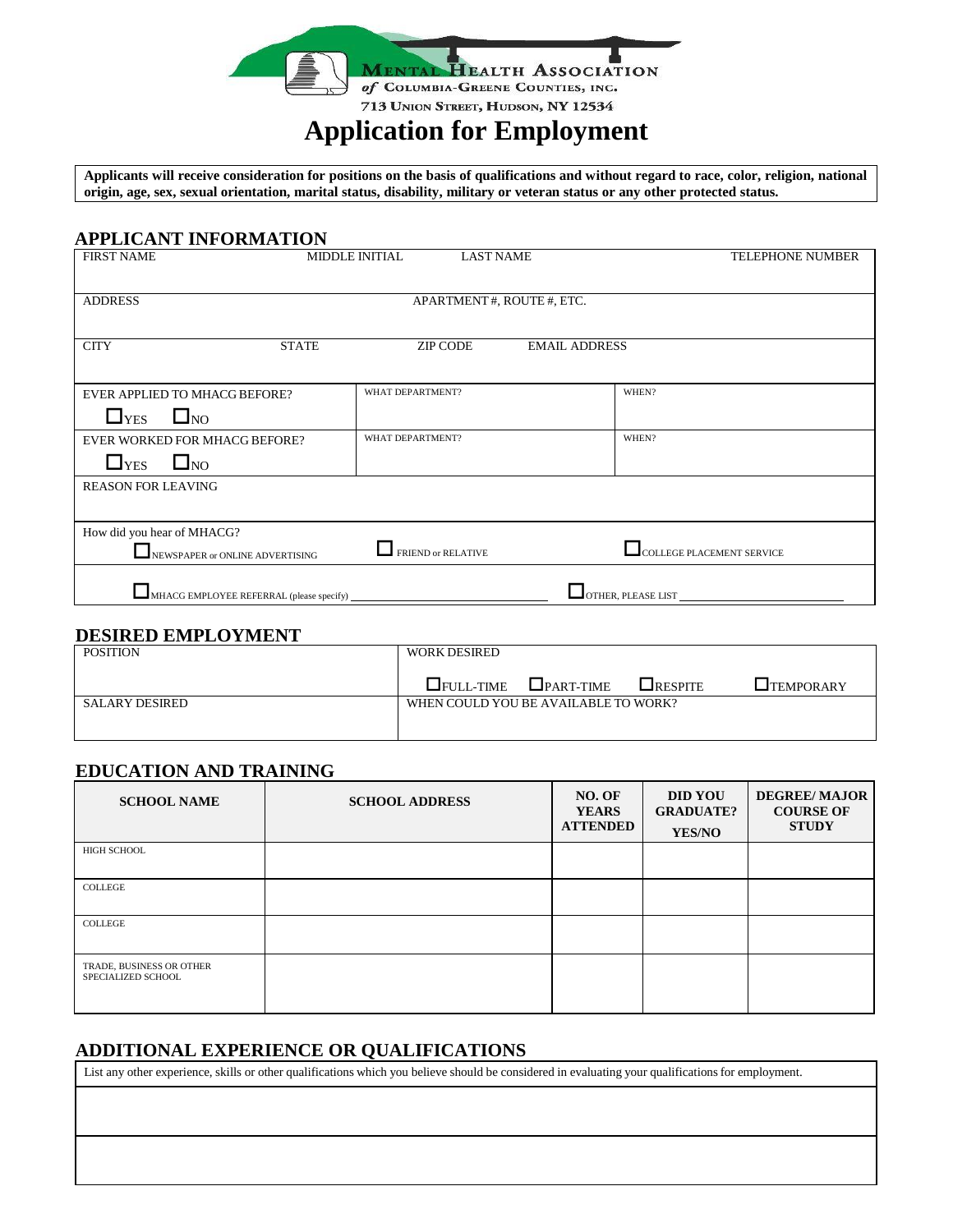

## **EMPLOYMENT HISTORY LIST YOUR LAST THREE EMPLOYERS, STARTING WITH YOUR PRESENT OR MOST RECENT POSITION**

| NAME OF PRESENT OR MOST RECENT EMPLOYER                                                                                                                                                                                                                                                                                                                                                                              |                              |             |              |                                    |                             |
|----------------------------------------------------------------------------------------------------------------------------------------------------------------------------------------------------------------------------------------------------------------------------------------------------------------------------------------------------------------------------------------------------------------------|------------------------------|-------------|--------------|------------------------------------|-----------------------------|
| <b>ADDRESS</b>                                                                                                                                                                                                                                                                                                                                                                                                       |                              | <b>CITY</b> |              | <b>STATE</b>                       | ZIP                         |
| DATES OF EMPLOYMENT                                                                                                                                                                                                                                                                                                                                                                                                  | YOUR POSITION/JOB TITLE(S)   |             |              | MAY WE CONTACT YOUR                |                             |
| from $\sqrt{1-\frac{1}{2}}$                                                                                                                                                                                                                                                                                                                                                                                          |                              |             |              | SUPERVISOR?                        |                             |
| $\frac{1}{\sqrt{1-\frac{1}{2}}}$                                                                                                                                                                                                                                                                                                                                                                                     |                              |             |              | $\Box$ YES                         | $\square_{\rm NO}$          |
| <b>REASON FOR LEAVING</b>                                                                                                                                                                                                                                                                                                                                                                                            |                              |             |              |                                    |                             |
| DESCRIPTION OF WORK                                                                                                                                                                                                                                                                                                                                                                                                  |                              |             |              |                                    |                             |
| <b>NAME OF SUPERVISOR</b>                                                                                                                                                                                                                                                                                                                                                                                            |                              |             | PHONE NUMBER |                                    |                             |
| NAME OF $2^{\rm nd}$ MOST RECENT EMPLOYER                                                                                                                                                                                                                                                                                                                                                                            |                              |             |              |                                    |                             |
| <b>ADDRESS</b>                                                                                                                                                                                                                                                                                                                                                                                                       |                              | <b>CITY</b> |              | <b>STATE</b>                       | <b>ZIP</b>                  |
| DATES OF EMPLOYMENT                                                                                                                                                                                                                                                                                                                                                                                                  | YOUR POSITIONS/JOB TITLES(S) |             |              | MAY WE CONTACT YOUR                |                             |
| from $\sqrt{1-\frac{1}{2}}$                                                                                                                                                                                                                                                                                                                                                                                          |                              |             |              | SUPERVISOR?                        |                             |
| $\frac{1}{\sqrt{1-\frac{1}{2}}\sqrt{1-\frac{1}{2}}\sqrt{1-\frac{1}{2}}\sqrt{1-\frac{1}{2}}\sqrt{1-\frac{1}{2}}\sqrt{1-\frac{1}{2}}\sqrt{1-\frac{1}{2}}\sqrt{1-\frac{1}{2}}\sqrt{1-\frac{1}{2}}\sqrt{1-\frac{1}{2}}\sqrt{1-\frac{1}{2}}\sqrt{1-\frac{1}{2}}\sqrt{1-\frac{1}{2}}\sqrt{1-\frac{1}{2}}\sqrt{1-\frac{1}{2}}\sqrt{1-\frac{1}{2}}\sqrt{1-\frac{1}{2}}\sqrt{1-\frac{1}{2}}\sqrt{1-\frac{1}{2}}\sqrt{1-\frac$ |                              |             |              | $\Box$ YES                         | $\square_{\rm NO}$          |
| <b>REASON FOR LEAVING</b>                                                                                                                                                                                                                                                                                                                                                                                            |                              |             |              |                                    |                             |
| <b>DESCRIPTION OF WORK</b>                                                                                                                                                                                                                                                                                                                                                                                           |                              |             |              |                                    |                             |
| <b>NAME OF SUPERVISOR</b>                                                                                                                                                                                                                                                                                                                                                                                            |                              |             | PHONE NUMBER |                                    |                             |
| NAME OF $3^{\rm rd}$ MOST RECENT EMPLOYER                                                                                                                                                                                                                                                                                                                                                                            |                              |             |              |                                    |                             |
| <b>ADDRESS</b>                                                                                                                                                                                                                                                                                                                                                                                                       |                              | <b>CITY</b> |              | <b>STATE</b>                       | $\ensuremath{\mathrm{ZIP}}$ |
| DATES OF EMPLOYMENT                                                                                                                                                                                                                                                                                                                                                                                                  | YOUR POSITIONS/JOB TITLE(S)  |             |              | MAY WE CONTACT YOUR<br>SUPERVISOR? |                             |
| from $\sqrt{1-\frac{1}{2}}$                                                                                                                                                                                                                                                                                                                                                                                          |                              |             |              | $\Box$ YES                         | $\square_{\rm NO}$          |
| $\mathsf{to}$ / /                                                                                                                                                                                                                                                                                                                                                                                                    |                              |             |              |                                    |                             |
| <b>REASON FOR LEAVING</b>                                                                                                                                                                                                                                                                                                                                                                                            |                              |             |              |                                    |                             |
| DESCRIPTION OF WORK                                                                                                                                                                                                                                                                                                                                                                                                  |                              |             |              |                                    |                             |
| NAME OF SUPERVISOR                                                                                                                                                                                                                                                                                                                                                                                                   |                              |             | PHONE NUMBER |                                    |                             |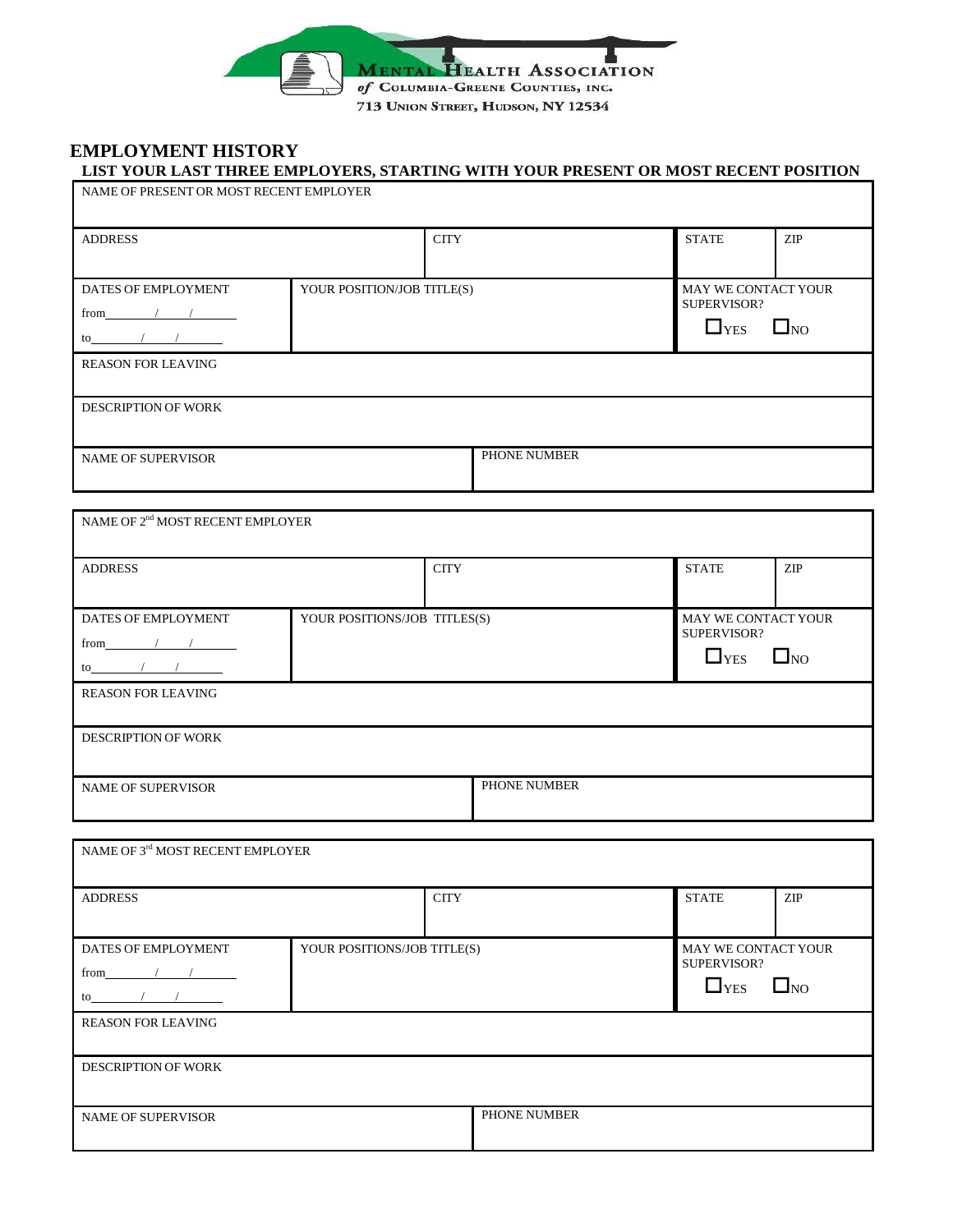

#### Account for any period of time not listed in the education, employment, or other sections of this form.

| From | How occupied    |
|------|-----------------|
| From | occupied<br>HOW |

## **REFERENCES**

Please provide the names and contact information for either Professional References, persons not already listed as supervisors under employment history and/or Personal References. Persons listed should not be related to you and should have known you at least one year. Two professional **references at a minimum are required, in addition to at least one personal.**

| <b>REFERENCES</b>                      | $\overline{2}$ | 3 |
|----------------------------------------|----------------|---|
| <b>NAME</b>                            |                |   |
| <b>RELATION TO</b><br><b>APPLICANT</b> |                |   |
| <b>ADDRESS</b>                         |                |   |
| <b>PHONE NUMBER</b>                    |                |   |
| YEARS KNOWN                            |                |   |

| DO YOU HAVE A VALID, CLEAN, NEW YORK STATE DRIVER'S LICENSE?                                                                                      | L <sub>YES</sub> | <b>J</b> NO |  |
|---------------------------------------------------------------------------------------------------------------------------------------------------|------------------|-------------|--|
| If No, please explain.                                                                                                                            |                  |             |  |
|                                                                                                                                                   |                  |             |  |
| If less than 3 years of driving experience, please specify:                                                                                       |                  |             |  |
|                                                                                                                                                   |                  |             |  |
| You may also be required to show proof of insurance.                                                                                              |                  |             |  |
| Are you able to perform the essential functions of the job for which you are applying, either with/without reasonable<br>accommodations?<br>l Ino |                  |             |  |